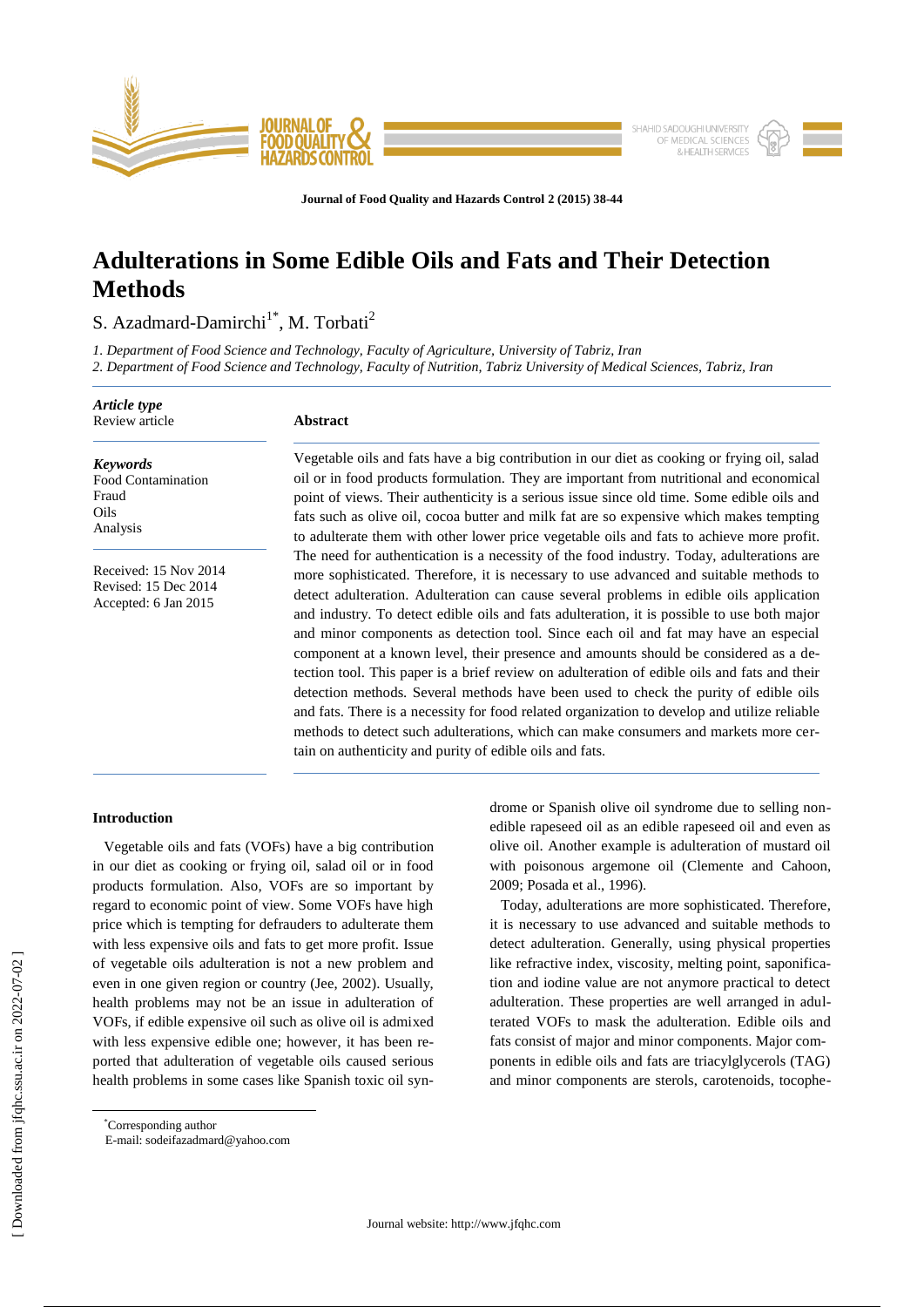rols, chlorophylls and other minor compounds. Among VOFs, some have particular component which is absent in other one. For example, (E)-5-methylhept-2-en-4-one (filbertone) has been identified as the flavouring component of hazelnuts which is present in some level in hazelnut oil (Fox et al., 1998; Ntakatsane et al., 2013; Ruiz del Castillo et al., 1998). Other examples are brassicasterol, a sterol which is almost exclusively present in canola oil and sesamol, sesamin or sesamolin are present exclusively in sesame oil.

To detect edible oils and fats adulteration, it is possible to use both major and minor components as detection tool. Since each oil and fat may have an especial component at a known level, their presence and amounts should be considered as a detection tool. For example brassicasterol is present in rapeseed/canola oil; therefore, it is possible to use brassicasterol to detect other VOFs adulteration with canola oil. Another example like phytosterols (i.e. campesterol, stigmasterol and sitosterol) are present in small amount in butter, if there was high level of phytosterols in butter, it can be concluded that it has been admixed with VOFs [\(Clemente](http://www.ncbi.nlm.nih.gov/pubmed/?term=Clemente%20TE%5Bauth%5D) and [Cahoon,](http://www.ncbi.nlm.nih.gov/pubmed/?term=Cahoon%20EB%5Bauth%5D) 2009; Liu et al., 2002).

 This paper is a brief review on adulteration of edible oils and fats and their detection methods. Several methods have been used to check the purity of edible oils and fats. There is a necessity for food related organization to develop and utilize reliable methods to detect such adulterations, which can make consumers and markets more certain on authenticity and purity of edible oils and fats.

## **Types of adulteration**

There are two major adulterations in edible oils and fats namely 1) admixing cold press oil with refined one and 2) replacement of more expensive oils and fats with cheaper one (Jee, 2002).

There are certain edible oils and fats which are expensive and have special place in our diet, food preparation and formulation. These are different types of olive oils, cocoa butter and milk fat. Demands for cold press vegetable oils are increasing, since it is produced only by pressing and further simple filtration without refining. Therefore, cold press oil has no contact with chemicals and solvents as it happens for refined oils. Some minor compounds are also well preserved in cold press oil compared with refined oils. Cold press oil is more expensive than refined oil; therefore, there is a temptation to admix them by refined one (Jee, 2002).

 The replacement of more expensive oil by cheaper one is so profitable for producers and there are inspires to do it (Siger et al., 2008).

## **Detection of cold press oil adulteration**

 All crude oils obtained by solvent extraction contain variable amounts of non-TAG components such as fatty acids, mono-and diacylglycerols, phosphatides, and etc. The amount of the non-TAG varies with the oil source, extraction process, season and geographical source. Removal of non-TAG constituents from the oil with the least possible damage to the TAG and minimal loss of desirable constituents is the objective of the refining process. Low quality vegetable oils are also refined to produce higher quality edible oil (Amiot et al., 1986; Romani et al., 1999).

Refining processes generally comprise various steps including degumming, neutralization, bleaching and deodorisation. Refining can affect minor components present in the unsaponifiable fraction of vegetable oils. During refining processes, particularly during deodorisation and bleaching, trans fatty acids and steradienes are also formed (Ferrari et al., 1996) which are generally absent in cold press VOFs.

Virgin olive oil adulteration with refined vegetable oils can be detected using trans fatty acid or steradienes as markers (Grob and Bronz, 1994; Lanzón et al., 1989). Detection of stigmastadienes in virgin olive oil at levels in excess of 0.15 mg/kg is regarded under EC regulations as evidence of the presence of refined oils. It should be noted that detection of steradienes and trans fatty acids isomer in other cold press oils are also a sign of adulteration with refined VOFs. Stigmastadiene level in unrefined cocoa butter are well below 0.1 mg/kg whereas in refined butters it may present up to several hundred mg/kg (Crews, 2002). Determination of trans fatty acid in cocoa butter can be a useful tool to detect hydrogenated VOFs in cocoa butter since some cis fatty acid isomers are converted to trans fatty acid isomers during hydrogenation (Jee, 2002).

## **Adulteration of admixing oil and fats**

 As mentioned before, the replacement of expensive oil by lower price one is usual respecting economic point of view. Some oils are more prone to be adulterated due to their higher price and limited accessibility. To make it easy for readers, three of the most common adulteration would be investigated in the next sections.

 Virgin olive oil is obtained by the fruit of the olive tree solely by mechanical or other physical means under certain thermal conditions that do not alter the oil, and the oil will not undergo any treatment other than washing, decantation, centrifugation and filtration.

 Because of the high price of virgin olive oil, there is a great temptation to adulterate it with oils with similar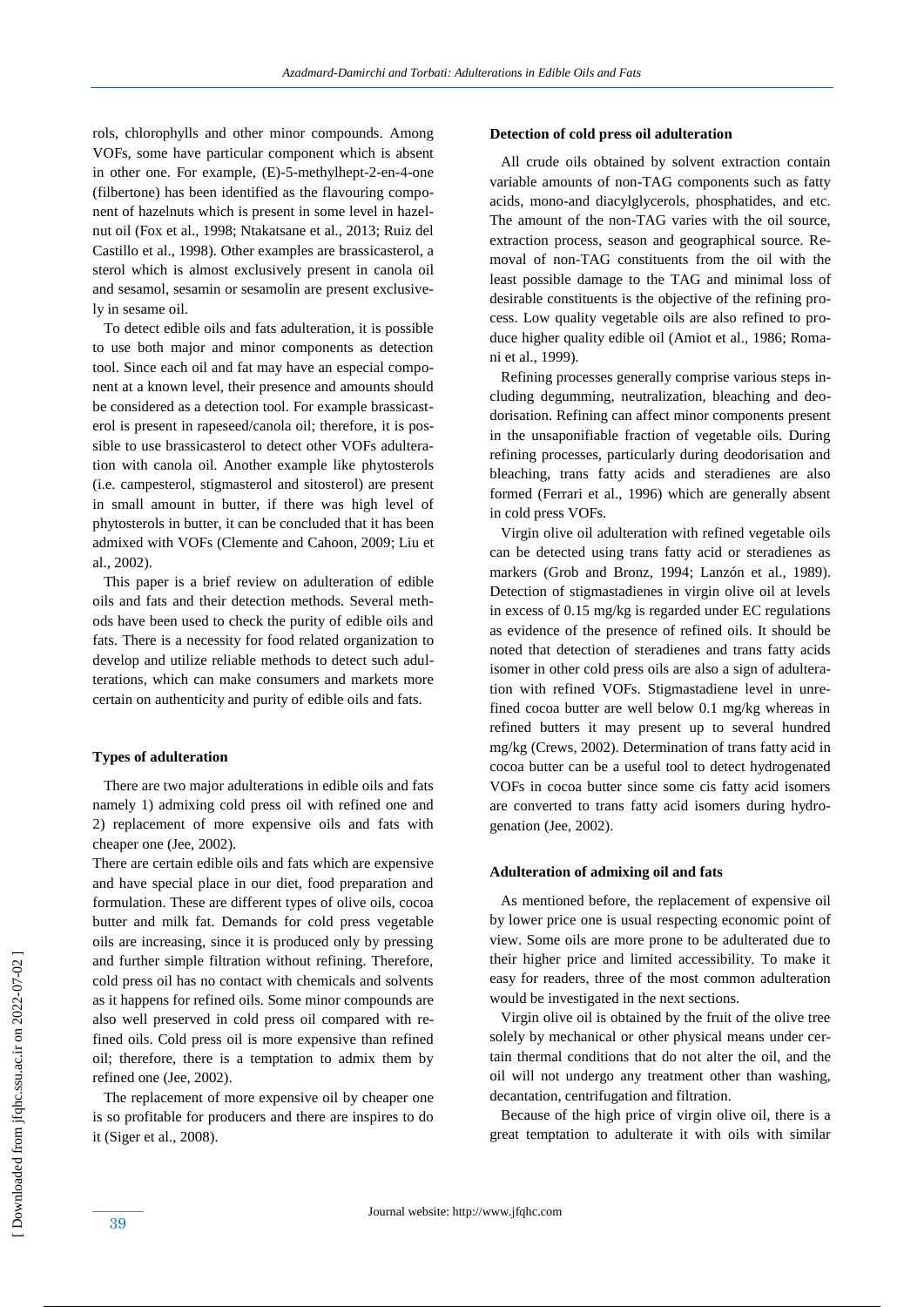fatty acid and sterol profiles (Aparicio, 2000; Baeten et al., 2005). Olive oil adulteration with most vegetable oils can be detected by conventional methods.

 Fatty acid composition is useful to detect adulteration of olive oil with the following vegetable oils including soybean, walnut, canola, rapeseed, peanut and mustard, even at level of adulteration below 5% (Christopoulou et al., 2004).

 ΔECN42 (calculated from the difference between the theoretical and experimental equivalent carbon number 42 in TAG) can be used to detect olive oil adulteration with the following vegetable oils including sunflower, soybean, cotton, corn, safflower, canola and rapeseed at levels as low as 1% (Christopoulou et al., 2004).

 Olive oil adulteration with sunflower, soybean, cotton, corn, walnut, sesame, safflower and canola oils can also be detected based on the differences in triacylglycerol and fatty acid composition between the olive oil and these vegetable oils (Christopoulou et al., 2004).

 Hazelnut oil has been used to adulterate olive oil due to its similar composition of TAG, fatty acids and major sterols (Cercaci et al., 2003; Christopoulou et al., 2004). It is difficult to detect olive oil adulteration with hazelnut oil lower than 20% concentration using conventional methods (Bøwadt and Aparicio, 2003; Christopoulou et al., 2004). Table 1 shows the composition of hazelnut and olive oil. Different methods have been proposed to detect adulteration of olive oil with hazelnut oil (Azadmard-Damirchi, 2010; Bøwadt and Aparicio, 2003). The sterol profile can be used as a mean of differentiating between vegetable oils or detecting their authenticity (Azadmard-Damirchi and Dutta, 2006a; Azadmard-Damirchi and Dutta, 2006b; Azadmard-Damirchi and Dutta, 2007; Itoh et al., 1973). Phytosterols (plant sterols) comprise a major proportion of the unsaponifiables in vegetable oils. Phytosterols are classified into three separate groups based on the methyl groups at the  $C_4$  position in the A ring including 4desmethylsterols (without methyl group), 4-monomethylsterols (one methyl group) and 4, 4´-dimethylsterols (triterpene alcohols, two methyl groups) (Akihisa et al., 1991).

Composition and amount of 4, 4´-dimethylsterols are more varied in vegetable oils compared to 4 desmethylsterols, so it can be used as a greater mean to detect vegetable oil adulteration (Azadmard-Damirchi et al., 2005; Itoh et al., 1973). 4-desmethylsterols have been used to detect olive oil adulteration with vegetable oils at levels as low as 5% (Bohačenko and Kopicova, 2001).  $\Delta^7$ -stigmasterol and campesterol have been used to detect olive oil adulteration with sunflower and soybean oil (Bohačenko and Kopicova, 2001). Brassicasterol has also been used to detect olive oil adulteration with rapeseed oil. Different types of olive oil (virgin, refined and solvent-extracted) could be classified using some 4 desmethylsterols (stigmasterol, clerosterol,  $\Lambda^5$ avenasterol,  $\Delta^7$ -stigmasterol and  $\Delta^7$ -avenasterol) as differentiating factors. 4, 4´-dimethylsterols have been used to detect virgin olive oil adulteration with pomace olive oil at levels as low as  $5\%$ . Lupeol and  $\alpha$ -amyrin have also been used to detect olive oil adulteration with almond and hazelnut oils at levels as low as 5%, analyzed by GC (Jiménez de Blas and de Valle-González, 1996).

 Lupeol and an unknown (lupane skeleton) compound were exclusively present in hazelnut oil. 4,4´-dimethylsterols could be used as markers to detect virgin olive oil adulteration with hazelnut oil at levels lower than 4% (Azadmard-Damirchi et al., 2005).

 Phytosterols are present in free and esterified forms, i.e. as fatty acid esters, steryl glycosides or acylated steryl glycosides (Azadmard-Damirchi, 2007; Moreau et al., 2002). In free form, the hydroxyl group at the  $C_3$  in the a ring is underivatized, whereas in esterified form, the hydroxyl group is covalently bound to other constituents (Moreau, 2005). Some esterified 4-desmethylsterols (campesterol,  $\Delta^7$ -stigmastenol and  $\Delta^7$ -avenasterol) have been used to detect olive oil adulteration with hazelnut oil (Mariani et al., 2006).

 Two unknown polar components present in hazelnut oil have been used for tracing olive oil adulteration with hazelnut oil (Zabaras and Gordon, 2004). However, there was large variability in these polar components amount. Therefore, this method could not be used for the quantitative determination of the level of adulteration.

TAG could be used to classify hazelnut and olive oil and admixtures of hazelnut oil in olive oil at level as low as 10% (Parcerisa et al., 2000). However, it has been reported that TAG composition could not be used to detect olive oil adulteration with hazelnut oil at levels lower than or equal to 5% (Christopoulou et al., 2004). Olive oil adulteration with hazelnut oil could be detected using fourier transform infrared (FT-IR) spectroscopy at levels of 25% and higher (Ozen and Mauer, 2002).

Peña et al. (2005) suggested direct coupling of headspace with mass spectrometry to detect adulteration of olive oil with hazelnut oil. The system was applied to analysis of the volatile fraction, which can be used for detection of crude hazelnut oil in olive oil. It was concluded that the proposed method was rapid and reliable but disadvantages included the need for multivariate statistical techniques for data treatment.

The minimum adulteration levels detected by analysis of volatile fraction by coupling of headspace with mass spectrometry were 7 and 15% of crude hazelnut oil in adulterated refined and virgin olive oil, respectively (Peña et al., 2005). However, this method could not be used to detect adulteration with refined hazelnut oil, because volatile component are removed during refining.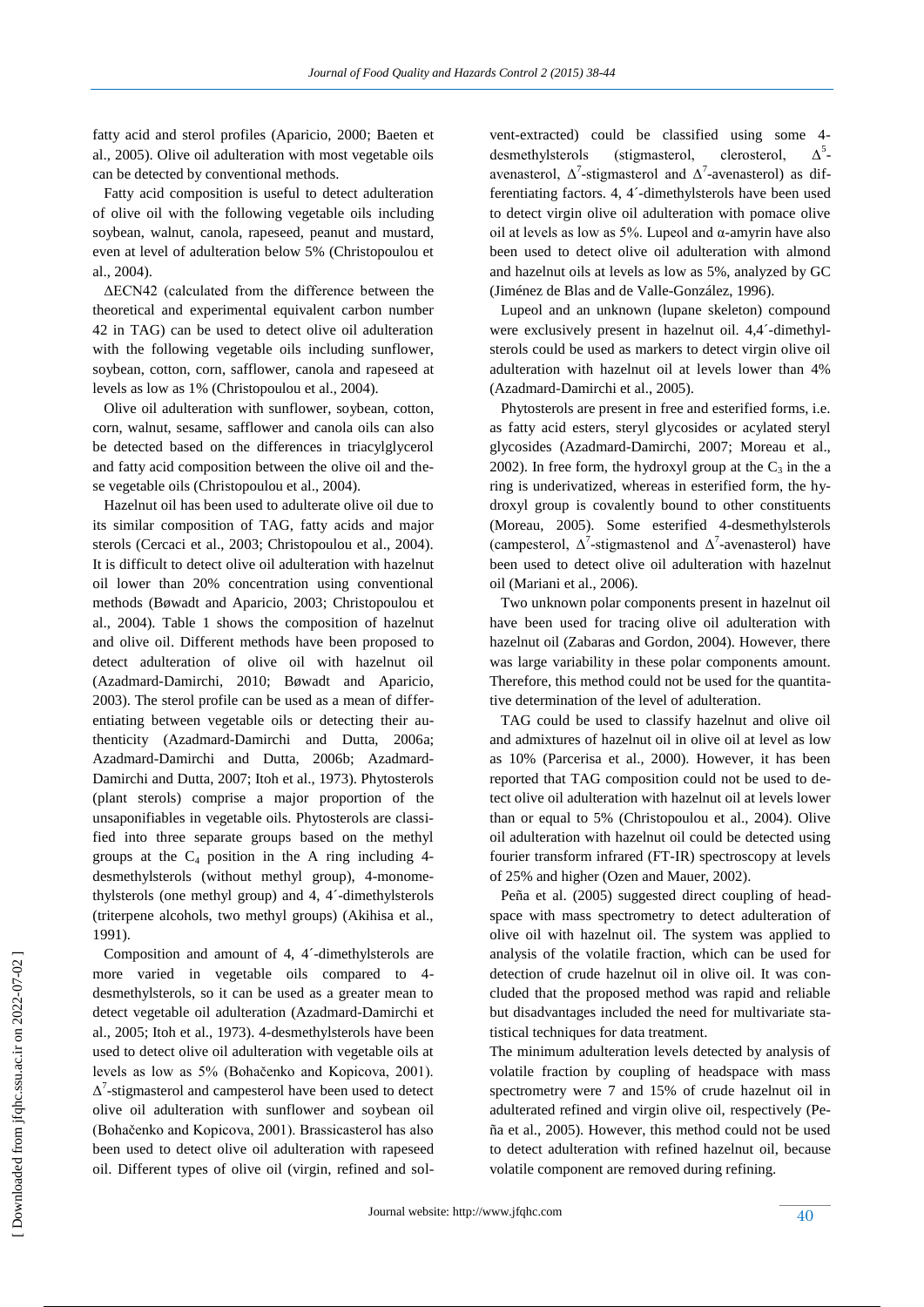García-González et al. (2004) used  ${}^{1}H$  and  ${}^{13}C$  nuclear magnetic resonance (NMR) techniques to detect olive oil adulteration with hazelnut oil. The detection of olive oil adulteration by NMR is based on the qualitative and quantitative chemical information obtained from resonance data. <sup>1</sup>H NMR spectra provide information on major compounds such as fatty acids and also on minor compounds such as aldehydes, terpenes and sterols.  ${}^{13}C$ NMR is a technique that is capable of characterising vegetable oils according to the acyl positional distribution in the glycerol moiety. An artificial neural network based

on  ${}^{1}$ H- and  ${}^{13}$ C-NMR data could be used to detect olive oil adulteration with hazelnut oil at a level of 8%, with some limitations (García-González et al., 2004).

 (E)-5-methylhept-2-en-4-one (filbertone) has been identified as the flavour impact component of hazelnuts. There are many studies on using this compound as a marker to detect olive oil adulteration with hazelnut oil. Filbertone could be used as a chiral marker to detect olive oil adulteration with hazelnut oil at levels higher than 10% by direct reversed-phase (RP)-LC-GC under conditions proposed by Ruiz del Castillo et al. (1998).

Table 1: Major and some minor lipid components present in hazelnut and olive oils<sup>\*</sup>

| <b>radic 1.</b> major and some minor upid components present in nazemat and on re ons |                                                                | <b>Hazelnut</b> oil |  |
|---------------------------------------------------------------------------------------|----------------------------------------------------------------|---------------------|--|
| Compound                                                                              | Virgin olive oil                                               |                     |  |
| TAG by carbon number (CN) (%)                                                         |                                                                |                     |  |
| <b>CN50</b>                                                                           | $Tr^{\ast\ast}$ -10                                            | $0.7 - 0.9$         |  |
| <b>CN52</b>                                                                           | 17-53                                                          | $16-20$             |  |
| CN54                                                                                  | 30-91                                                          | 70-84               |  |
| <b>CN56</b>                                                                           | $Tr-1$                                                         | $0.2 - 0.6$         |  |
| Fatty acids (%)                                                                       |                                                                |                     |  |
| Palmitic acid (C16:0)                                                                 | $7.5 - 20$                                                     | $5 - 7$             |  |
| Stearic acid (C18:0)                                                                  | $0.5 - 5$                                                      | $1-3$               |  |
| Oleic acid (C18:1)                                                                    | 55-83                                                          | 70-82               |  |
| Linoleic acid (C18:2)                                                                 | $5 - 21$                                                       | $8 - 17$            |  |
| Linolenic acid (C18:3)                                                                | $0.0 - 0.9$                                                    | 0.1                 |  |
|                                                                                       |                                                                |                     |  |
| Tocopherols (ppm)                                                                     |                                                                |                     |  |
| α-Tocopherol                                                                          | 33-219                                                         | 329-448             |  |
| $\beta$ - Tocopherol                                                                  | $0.6 - 4.0$                                                    | $2 - 6$             |  |
| $\gamma$ -Tocopherol                                                                  | $0.1 - 11.9$                                                   | $5 - 47$            |  |
| δ-Tocopherol                                                                          | $\rm{ND}$ ***-0.7                                              | $0.3 - 4.5$         |  |
| Phytosterol classes (ppm)                                                             |                                                                |                     |  |
| 4-desmethylsterols                                                                    |                                                                |                     |  |
| Sitosterol                                                                            | $\geq 750$                                                     | 1050-1700           |  |
| Campesterol                                                                           | $\leq 40$                                                      | 50-95               |  |
| Stigmasterol                                                                          | <campesterol< td=""><td><math>10-18</math></td></campesterol<> | $10-18$             |  |
| $\Delta$ 5-Avenasterol                                                                | $40 - 140$                                                     | 20-80               |  |
| 4-monomethylsterols                                                                   |                                                                |                     |  |
| Obtusifoliol                                                                          | <b>ND-59</b>                                                   | $Tr3-18$            |  |
| Gramisterol                                                                           | <b>ND-48</b>                                                   | $Tr-17$             |  |
| citrostadienol                                                                        | 17-576                                                         | 17-122              |  |
| 4,4'-dimetylsterols                                                                   |                                                                |                     |  |
|                                                                                       | 8-108                                                          | 12-192              |  |
| $\beta$ -Amyrin                                                                       |                                                                |                     |  |
| Butyrospermol                                                                         | $6 - 104$                                                      | $Tr-27$             |  |
| Cycloartenol                                                                          | 36-856                                                         | $Tr-96$             |  |
| 24-Methylenecycloartanol                                                              | 203-2190                                                       | $Tr-72$             |  |
| Wax esters (ppm)                                                                      |                                                                |                     |  |
| C36                                                                                   | 37-74                                                          | 42-186              |  |
| C38                                                                                   | 19-55                                                          | 21-97               |  |
| C40                                                                                   | $3 - 53$                                                       | 18-80               |  |
| C42                                                                                   | $Tr-76$                                                        | Tr                  |  |
| C44                                                                                   | 13-133                                                         | $1 - 16$            |  |
| C46                                                                                   | 7-96                                                           | $3 - 17$            |  |
| Aliphatic alcohols (ppm)                                                              |                                                                |                     |  |
| C <sub>23</sub>                                                                       | $ND-11$                                                        | $ND-20$             |  |
| C <sub>24</sub>                                                                       | 11-204                                                         | $4 - 34$            |  |
| C <sub>25</sub>                                                                       | $4 - 36$                                                       | $6 - 34$            |  |
| C <sub>26</sub>                                                                       | 9-256                                                          | 5-59                |  |
| C27                                                                                   | $2 - 18$                                                       | $ND-12$             |  |
|                                                                                       |                                                                |                     |  |

\* Data reported from IOOC (2003); Benitez-Sánchez et al. (2003)

\*\*Trace

\*\*\* Not detected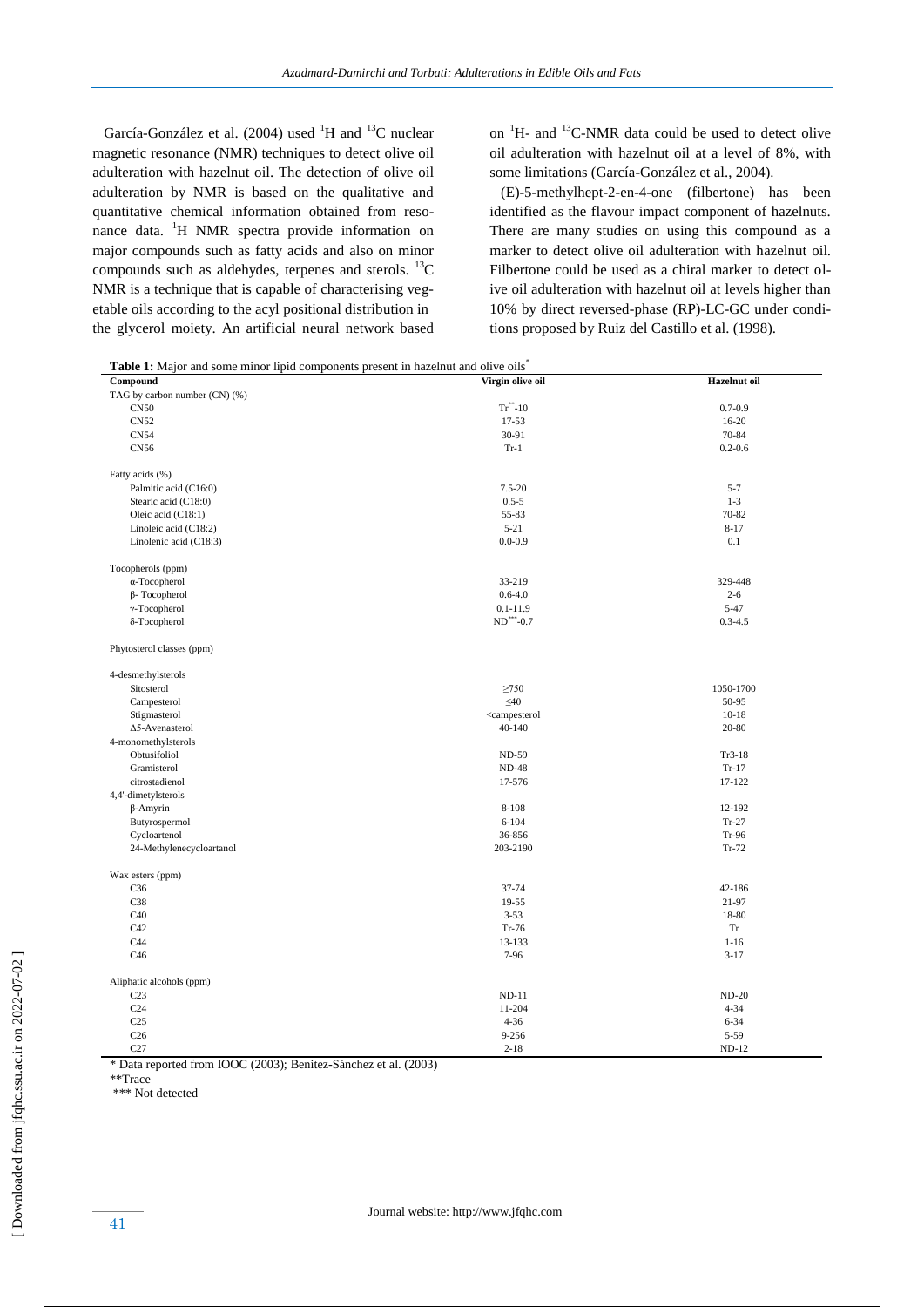| <b>Table 2:</b> Major fatty acids in bovine milk fat |  |  |
|------------------------------------------------------|--|--|
|                                                      |  |  |

| <b>Fatty</b> acid | Range $(\% w/w)$ |
|-------------------|------------------|
| 4:0               | $3.1 - 4.4$      |
| 6:0               | $1.8 - 2.7$      |
| 8:0               | $1.0 - 1.7$      |
| 10:0              | $2.2 - 3.8$      |
| 12:0              | $2.6 - 4.2$      |
| 14:0              | $9.1 - 11.9$     |
| 14:1              | $0.5 - 1.1$      |
| 15:0              | $0.9 - 1.4$      |
| 16:0              | 23.6-31.4        |
| 16:1              | $1.4 - 14.6$     |
| 18:0              | 14.9-22.0        |
| $18:1$ cis        | $3.2 - 4.2$      |
| $18:1$ trans      | $1.2 - 1.7$      |
| 18:2              | $0.8 - 1.5$      |
| 18: 2 conjugated  | $0.9 - 1.2$      |
| 18:3              | 4.8-7.5          |

## **Detection of cocoa butter adulteration**

 Cocoa butter is derived from the *Theobroma cacao* tree, which grows in several tropical areas, including Indonesia, the Ivory coast, Malaysia, New Guinea and Brazil. Cocoa butter is used mainly in the manufacture of chocolate confectionery, but it has also applications in cosmetics and pharmaceuticals. Because of the high price of cocoa butter, there is a place of adulteration for defrauders. The non-cocoa fats also used in confectionery are known as cocoa butter alternatives, of which the most important are cocoa butter equivalents, cocoa butter replacers and cocoa butter substitutes (Buchgraber et al., 2007; Ulberth and Buchgrabe, 2003).

 Cocoa butter has identical fatty acid composition. Despite of the other edible oils and fats which has several fatty acids with different ratio (Zhang et al., 2014), cocoa butter has three major fatty acids, palmitic acid (16:0) 25- 30%, stearic acid (18:0) 24-37% and oleic acid (18:1) 29- 38% and in minor amount linolenic acid (18:3) 0-4%. Changes and variation from this identical composition can be a sign of adulteration. TAG is different in VOFs and therefore, it can be as a useful tool to detect adulteration. TAG analysis can be used to detect adulteration of cocoa butter with other VOFs and even it can be used to determine its origin. Phytosterol composition can also be used to detect cocoa butter adulteration. Cocoa butter has a high proportion of stigmasterol compared with other confectionery fats. Significant difference were in the ratio of stigmasterol to campesterol when comparing cocoa butter (mean ratio for three samples=3.18) with ten CBAs and fats used in cocoa butter formulation (range=0.38 to 1.47) (Buchgraber et al., 2007; Crews, 2002).

## **Detection of milk fat adulteration**

 Dairy products have great importance in our diet. Milk fat is present in dairy products such as milk, cream, butter, whole milk powder and cheese. Milk fat is more expensive than VOFs; therefore, it is tempting to admix it with VOFs (Lipp, 1995).

 Milk fat has special fatty acid composition (Table 2) which can be vary by changes in factors such as breed of cow, diet and stage of lactation. Fatty acid composition can be used to detect VOFs with different fatty acid composition in dairy products. However, differences in fatty acid of VOFs and milk fat should be very distinct to be applicable to use as a detection tool (Fox et al., 1988; Ntakatsane et al., 2013; Ulberth, 1994).

Soybean and canola oils have high amount (7-10%) of linolenic acid (18:3) but milk fat has very low amount (0.9-1.2). Therefore, detection of higher amount of linolenic acid in dairy products can be a sign of adulteration with soybean or canola oils [\(Clemente](http://www.ncbi.nlm.nih.gov/pubmed/?term=Clemente%20TE%5Bauth%5D) an[d Cahoon,](http://www.ncbi.nlm.nih.gov/pubmed/?term=Cahoon%20EB%5Bauth%5D) 2009). Cottonseed, sunflower and corn oils have high amount (40-70%) of linoleic acid (18:2), but milk fat has low amount of this fatty acid (1-2%). Therefore, linoleic acid can also be used to detect some VOFs in dairy products (Liu et al., 2002). In some cases, it is difficult to use fatty acid composition to detect VOFs such as palm oil in dairy products, because there is similarity in their fatty acid composition and also variation in fatty acid composition of palm oil and milk fat can make the detection of adulteration difficult (Edem, 2002). Sterols are very useful tool to detect almost all types of VOFs in dairy products. Main sterol in milk fat is cholesterol, and phytosterols are present in trace amount (1-3% of total sterols) in milk fat. Phytosterols are present in all VOFs at high amount (1000-12000 ppm), therefore detection of phytosterols in higher level in dairy products can be an indication of adulteration with VOFs. Therefore, in cases fatty acids are not suitable marker, such as detection of palm oil in dairy products, it is possible to use phytosterols as a detection tool (Fox et al., 1998; Ntakatsane et al., 2013; Oguntibeju et al., 2009; Ulberth, 1994).

## **Conflicts of interest**

None declared.

#### **References**

- Akihisa T., Kokke W., Tamura T. (1991). Naturally occurring sterols and related compounds from plants. In: Patterson G.W., Nes W.D. (Editors). Physiology and biochemistry of sterols. American Oil Chemists' Society, Champaign, IL. pp: 172-228.
- Amiot M.J., Fleuriet A., Macheix J. (1986). Importance and evolution of phenolic compounds in olive during growth and maturation. *Journal of Agriculture and Food Chemistry*. 34: 823– 826.
- Aparicio R. (2000). Authentication. In: Harwood J., Aparicio R. (Editors). Handbook of olive oil: analysis and properties. Aspen Publishers, Inc., Gaithersburg, USA. pp: 491-520.
- Azadmard-Damirchi S. (2010). Review on the use of phytosterols as a detection tool for adulteration of olive oil with hazelnut oil. *Journal of Food Additives and Contaminants*. 27: 1-10.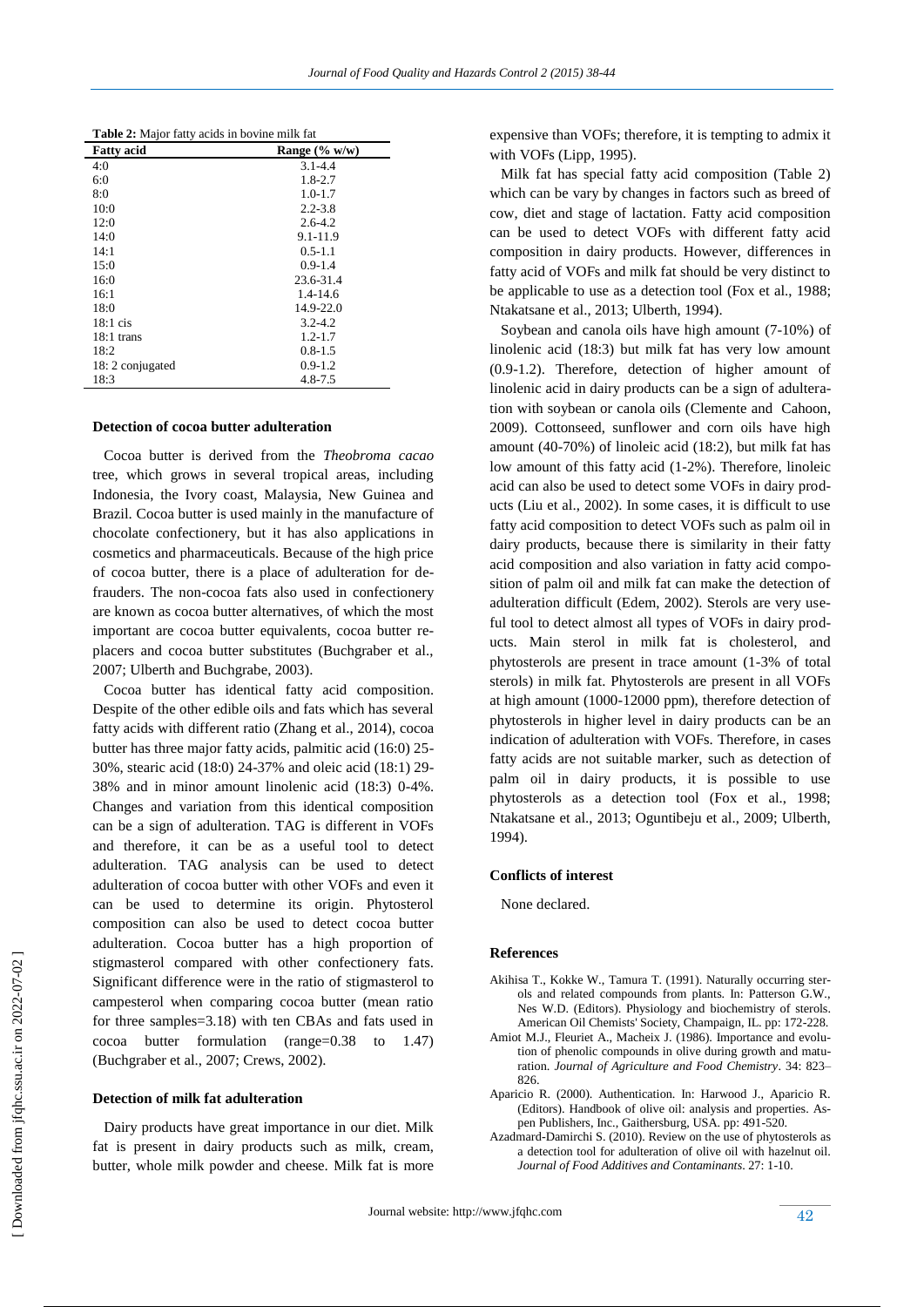- Azadmard-Damirchi S., Dutta P.C. (2006a). Novel solid-phase extraction method to separate 4-desmethyl-, 4-monomethyl-, and 4,4´-dimethylsterols in vegetable oils. *Journal of Chromatography A*. 1108: 183-187.
- Azadmard-Damirchi S., Dutta P.C. (2006b) Rapid separation of methylsterols from vegetable oils by solid-phase extraction. *Lipid Technology*. 18: 231-234.
- Azadmard-Damirchi S., Dutta P.C. (2007). Free and esterified 4,4<sup>2</sup>dimethylsterols in hazelnut oil and their retention during refining processes. *Journal of The American Oil Chemists' Society*. 84: 297-304.
- Azadmard-Damirchi S., Savage G.P., Dutta P.C. (2005) Sterol fractions in hazelnut and virgin olive oils and 4,4´ dimethylsterols as possible markers for detection of adulteration of virgin olive oil. *Journal of The American Oil Chemists' Society*. 82: 717-725.
- Baeten V., Ndez Pierna J.A.F., Dardenne P., Meurens M., Garciäa-Gonzaä Lez D.L., Aparicio R. (2005). Detection of the presence of hazelnut oil in olive oil by FT-Raman and FT-MIR spectroscopy. *Journal of Agriculture and Food Chemistry*. 53: 6201-6206.
- Benitez-Sánchez P.L., Camacho L.M., Aparicio R. (2003). A comprehensive study of hazelnut oil composition with comparisons to other vegetable oils, particularly olive oil. *European Food Research and Technology*. 218: 13-19.
- Bohačenko I., Kopicova Z. (2001). Detection of olive oil authenticity by determination of their sterol content using LC/GC. *Czech Journal of Food Science*. 19: 97-103.
- Bøwadt S., Aparicio R. (2003). The detection of the adulteration of olive oil with hazelnut oil: a challenge for the chemist. *Inform*. 14: 342-344.
- [Buchgraber M.](http://www.ncbi.nlm.nih.gov/pubmed/?term=Buchgraber%20M%5BAuthor%5D&cauthor=true&cauthor_uid=17394334), [Androni S.,](http://www.ncbi.nlm.nih.gov/pubmed/?term=Androni%20S%5BAuthor%5D&cauthor=true&cauthor_uid=17394334) [Anklam E.](http://www.ncbi.nlm.nih.gov/pubmed/?term=Anklam%20E%5BAuthor%5D&cauthor=true&cauthor_uid=17394334) (2007). Determination of cocoa butter equivalents in milk chocolate by triacylglycerol profiling. *Journal of Agricultural and Food Chemistry*. 55: 3284-3291.
- Cercaci L., Rodriguez-Estrada M.T., Lercker G. (2003). Solid-phase extraction–thin-layer chromatography-gas chromatography method for the detection of hazelnut oil in olive oils by determination of esterified sterols. *Journal of Chromatography A*. 985: 211-220.
- Christopoulou E., Lazaraki M., Komaitis M., Kaselimis K. (2004). Effectiveness of determinations of fatty acids and triglycerides for the detection of adulteration of olive oils with vegetable oils. *Food Chemistry*. 84: 463-474.
- [Clemente](http://www.ncbi.nlm.nih.gov/pubmed/?term=Clemente%20TE%5Bauth%5D) T.E., [Cahoon](http://www.ncbi.nlm.nih.gov/pubmed/?term=Cahoon%20EB%5Bauth%5D) E.B. (2009). Soybean Oil: genetic approaches for modification of functionality and total content. *Plant Physiology*. 151: 1030-1040.
- Crews C. (2002). Authentication of cocoa butter. In: Jee M. (Editor). Oils and fats authentication. CRC Press.
- [Edem D.O.](http://www.ncbi.nlm.nih.gov/pubmed/?term=Edem%20DO%5BAuthor%5D&cauthor=true&cauthor_uid=12602939) (2002). Palm oil: biochemical, physiological, nutritional, hematological, and toxicological aspects: a review. *[Plant](http://www.ncbi.nlm.nih.gov/pubmed/12602939)  [Foods for Human Nutrition](http://www.ncbi.nlm.nih.gov/pubmed/12602939)*. 57: 319-341.
- Ferrari R., Schulte E., Esteves W., Brühl L., Mukherjee K.D. (1996). Minor constituents of vegetable oils during industrial processing. *Journal of The American Oil Chemists' Society*. 73: 587-592.
- [Fox J.R.](http://www.ncbi.nlm.nih.gov/pubmed/?term=Fox%20JR%5BAuthor%5D&cauthor=true&cauthor_uid=3372811), [Duthie A.H.,](http://www.ncbi.nlm.nih.gov/pubmed/?term=Duthie%20AH%5BAuthor%5D&cauthor=true&cauthor_uid=3372811) [Wulff S.](http://www.ncbi.nlm.nih.gov/pubmed/?term=Wulff%20S%5BAuthor%5D&cauthor=true&cauthor_uid=3372811) (1988). Precision and sensitivity of a test for vegetable fat adulteration of milk fat. *Journal of Dairy Science*. 71: 574-581.
- García-González D., Mannia L., D'Imperio M., Segre A.L., Aparicio R. (2004). Using <sup>1</sup>H and <sup>13</sup>C NMR techniques and artificial neural networks to detect the adulteration of olive oil with hazelnut oil. *European Food Research and Technology*. 219: 545-548.
- Grob K., Bronz M. (1994). Analytical problems in determining 3, stigmastadiene and campestadiene in edible oils. *Rivista Italiana delle Sostanze Grasse*. 71: 291-295.
- International Olive Oil Council (IOOC). (2003). World olive oil consumption. URL: www.internationaloliveoil.org.
- Itoh T., Tamura T., Matsumoto T. (1973). Methylsterol composition of 19 vegetable oils. *Journal of The American Oil Chemists' Society*. 50: 300-303.
- Jee M. (2002). Adulteration and authentication of oils and fats: an overview. In: Jee M. (Editor). Oils and fats authentication. CRC Press.
- Jimenez de Blas O., de Valle Gonzalez A. (1996). Determination of sterols by capillary column gas chromatography. Differentiation among different types of olive oil: virgin, refined, and solvent-extracted. *Journal of The American Oil Chemists' Society.* 73: 1685-1689.
- Lanzón A., Albi T., Cert A. (1989). Detection of presence of refined olive oil in virgin olive oil. *Grasas Y Aceites*. 40: 385- 388.
- Lipp M. (1995). Review of methods for the analysis of triglycerides in milk fat: application-for studies of milk quality and adulteration. *Food Chemistry*. 54: 213-221.
- [Liu Q.,](http://www.ncbi.nlm.nih.gov/pubmed/?term=Liu%20Q%5BAuthor%5D&cauthor=true&cauthor_uid=12071306) [Singh S.](http://www.ncbi.nlm.nih.gov/pubmed/?term=Singh%20S%5BAuthor%5D&cauthor=true&cauthor_uid=12071306), [Green A.](http://www.ncbi.nlm.nih.gov/pubmed/?term=Green%20A%5BAuthor%5D&cauthor=true&cauthor_uid=12071306) (2002). High-oleic and highstearic cottonseed oils: nutritionally improved cooking oils developed using gene silencing. *[Journal of The American Col](http://www.ncbi.nlm.nih.gov/pubmed/12071306)[lege of Nutrition](http://www.ncbi.nlm.nih.gov/pubmed/12071306)*. 21: 205S-211S.
- Mariani C., Bellan G., Lestini E., Aparicio R. (2006). The detection of the presence of hazelnut oil in olive oil by free and esterified sterols. *European Food Research and Technology*. 223: 655-661.
- Moreau R.A. (2005). Phytosterols and phytosterol esters. In: Akoh C.A., Lai O.M. (Editors). Healthful lipids. AOCS Press, Champaign, Illinois. pp: 335-360.
- Moreau R.A., Whitakerb B.D., Hicksa K.B. (2002). Phytosterols, phytostanols, and their conjugates in foods: structural diversity, quantitative analysis, and health-promoting uses. *Progress in Lipid Research*. 41: 457-500.
- [Ntakatsane M.P.,](http://www.ncbi.nlm.nih.gov/pubmed/?term=Ntakatsane%20MP%5BAuthor%5D&cauthor=true&cauthor_uid=23415535) [Liu X.M.,](http://www.ncbi.nlm.nih.gov/pubmed/?term=Liu%20XM%5BAuthor%5D&cauthor=true&cauthor_uid=23415535) [Zhou P.](http://www.ncbi.nlm.nih.gov/pubmed/?term=Zhou%20P%5BAuthor%5D&cauthor=true&cauthor_uid=23415535) (2013). Rapid detection of milk fat adulteration with vegetable oil by fluorescence spectroscopy. *Journal of Dairy Science*. 96: 2130-2136.
- [Oguntibeju O.O.,](http://www.ncbi.nlm.nih.gov/pubmed/?term=Oguntibeju%20OO%5BAuthor%5D&cauthor=true&cauthor_uid=20095133) [Esterhuyse A.J.,](http://www.ncbi.nlm.nih.gov/pubmed/?term=Esterhuyse%20AJ%5BAuthor%5D&cauthor=true&cauthor_uid=20095133) [Truter E.J.](http://www.ncbi.nlm.nih.gov/pubmed/?term=Truter%20EJ%5BAuthor%5D&cauthor=true&cauthor_uid=20095133) (2009). Red palm oil: nutritional, physiological and therapeutic roles in improving human wellbeing and quality of life. *[British Journal](http://www.ncbi.nlm.nih.gov/pubmed/20095133)  of [Biomedical Science](http://www.ncbi.nlm.nih.gov/pubmed/20095133)*. 66: 216-222.
- Ozen B.F., Mauer L.J. (2002). Detection of hazelnut oil adulteration using FT-IR spectroscopy. *Journal of Agriculture and Food Chemistry*. 50: 3898-3901.
- Parcerisa J., Casals I., Boatella J., Codony R., Rafecas M. (2000). Analysis of olive and hazelnut oil mixtures by highperformance liquid chromatography–atmospheric pressure chemical ionization mass spectrometry of triacylglycerols and gas-liquid chromatography of non-saponifiable compounds (tocopherols and sterols). *Journal of Chromatography A*. 881: 149-158.
- Peña F., Cárdenas S., Gallego M., Valcárcel M. (2005). Direct olive oil authentication: detection of adulteration of olive oil with hazelnut oil by direct coupling of headspace and mass spectrometry, and multivariate regression techniques. *Journal of Chromatography A*. 1074: 215-221.
- Posada de la Paz M., Philen R.M., Abaitua Borda I., Sicilia Socias J.M., Gomez de la Camara A., Kilbourne E.M. (1996). Toxic oil syndrome: trace back of the toxic oil and evidence for a point source epidemic. *Food Chemistry and Toxicology*. 34: 251–257.
- Romani A., Mulinacci N., Pinelli P., Vincieri F.F., Cimato A. (1999). Polyphenolic content in five tuscany cultivars of *Olea europaea* L. *Journal of Agriculture and Food Chemistry*. 47: 964–967
- Ruiz del Castillo M.L., Caja M., Herraiz M., Blanch G.P. (1998). Rapid recognition of olive oil adulterated with hazelnut oil by direct analysis of the nantiomeric composition of filbertone. *Journal of Agriculture and Food Chemistry*. 468: 5128-5131.
- Siger A., Nogala-Kalucka M., Lampart-Szczapa F. (2008). The content and antioxidant activity of phenolic compounds in cold pressed oils. *Journal of Food Lipids*. 15: 137–149.
- Ulberth F. (1994). Detection of milk fat adulteration by linear discriminant analysis of fatty acid data. *Journal of AOAC International*. 77: 1326-1334.
- Ulberth F., Buchgrabe M. (2003). Analytical platforms to assess the authenticity of cocoa butter. *European Journal of Lipid Sci-*